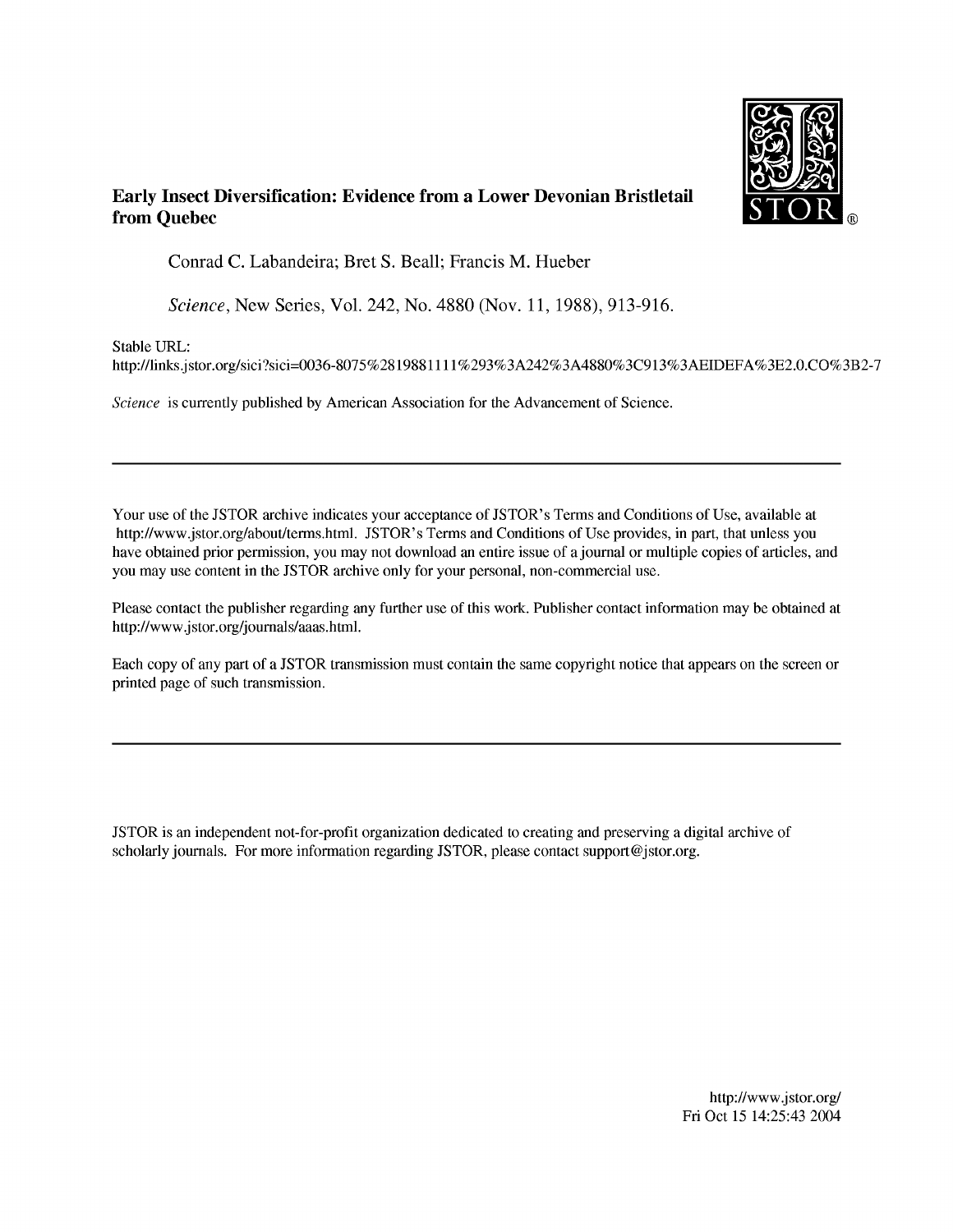not by itself imply large-scale cooling in a nuclear winter scenario, this example demonstrates that smoke can cause cooling and shows the existence of a feedback mechanism that can enhance and prolong the expected cooling.

REFERENCES AND NOTES

- 1. P. J. Crutzen and J. W. Birks, *Ambio* 11, 115 (1982).
- 2. R, P. Turco, O. B. Toon, T. P. Ackerman, J. B. Pollack, C. Sagan, *Science* 222, 1283 (1983). These first calculations have since been verified by extensive research with more complex climate models *{3).*
- 3. National Research Council, *The Effects on the Atmosphere ofa Major Nuclear Exchange* (National Academy Press, Washington, DC, 1985); A. B. Pittock *et al., Scientific Committee on Problems of the Environment* 28, *Environmental Consequences of Nuclear War,* vol. 1, *Physical and Atmospheric Effects* (Wiley, New York, 1986); *Study on the Climatic and Other Global Effects of*

*Nuclear War* (Report A/43/351, United Nations, New York, 1988).

- 4. N. N. Veltishchev, A. S. Ginsburg, G. S. Golitsyn, *Izv. Akad. Nauk CCCPFiz. Atmos. Okeana* 24, 296 (1988) (in Russian).
- 5. H. Wexler, *Weatherwise* 3, 129 (December 1950).
- 6. A. Robock, in *Aerosols and Climate,* P. Hobbs, Ed. (Deepak, Hampton, VA, in press). Similar effects on Alaska temperatures were found for smoke from Chinese and Siberian fires in May 1987 (A. Robock,
- in preparation). 7. C. Fontana, D. Willson, D. Gettman, personal communication.
- 8. *Monthly Normals of Temperature, Precipitation, and Heating and Cooling Degree Days 195͕80, California,* Climatography of the United States No. 81 (by state) [National Oceanic and Atmospheric Administration (NOAA), Asheville, NC, 1982]; *Monthly Normals of Temperature, Precipitation, and Heating and Cooling Degree Days 1951-80, Oregon,* Climatography of the United States No. 81 (by state) (NOAA, Asheville, NC, 1982).
- 9. Climatol. Data, California, August 1987 91 (no. 8)<br>(NOAA, Asheville, NC, 1987); Climatol. Data, California, September 1987 91 (no. 9) (NOAA, Asheville, NC, 1987); *Climatol. Data, Oregon, August 1987* 93 (no. 8) (NOAA, Asheville, NC, 1987); *Climatol.*

*Data, Oregon, September 1987* 93 (no. 9) (NOAA, Asheville, NC, 1987).

- 10. R. W. Furman and G. E. Brink, *The National Fire Weather Data Library* (USDA Forest Service General Technical Report RM-19, U.S. Department of Agriculture, Fort Collins, CO, 1975).
- 11. D. Willson, personal communication.
- 12. C. Fontana, personal communication.
- 13. I thank M. MacCracken, C. Sagan, and C. Mass for valuable comments on the first draft of the manuscript; W. Gould for helping me obtain satellite images; R. Bornstein for California satellite images; E. Daghir for Geostationary Operational Environmental Satellite loops; R. Carey for processing several polar orbiting images; C. Fontana, J. Snook, D. Willson, and D. Gettman for additional Weather Service data; R. Chase and R. Bradshaw for Forest Service data; Q. Xiao for helping with the California data analysis; and M. Rodriguez and J. Zhou for drafting the figures. Data analysis, plotting, and word processing were done on the Cooperative Institute for Climate Studies Apollo computer system. Supported by NOAA grants NA87AA-D-CP003 and NA84-AA-H-00026, which were fimded by the Defense Nuclear Agency.

23 May 1988; accepted 16 September 1988

## Early Insect Diversification: Evidence from a Lower Devonian Bristletail from Québec

CONRAD C. LABANDEIRA, BRET S. BEALL, FRANCIS M. HUEBER

**The earliest insect for which there is significant structural data, a bristietail (Archaeognatha) from the Early Devonian (Emsian Stage) of the Gaspé Peninsula of Québec, Canada, is described. Detailed analysis ofthe head indicates that this insect had large, bulging, separated, compound eyes, monocondyUc mandibles, and numerous sensory setae. This fossil, the oldest record of terrestrial animal life from North America, suggests that early hexapod diversification occurred contemporaneously with the emergence** of the first vascular land plants during the Silurian.<br>
THE PALEOZOIC FOSSIL RECORD IS tletail insects, and<br>
fundamental to understanding the The beyanods from

fundamental to understanding the evolutionary history of insects. Currently three Devonian localities have yielded the earliest known hexapods, namely entognaths (those with mouthparts housed in an oral chamber) and insects (those with externally deployed mouthparts) (1). The localities are Rhynie in Scotland (2), and Gilboa (3) and Gaspé in northeastern North America (Table 1). The Lower Devonian (Emsian) Gaspé locality, has produced the earliest record of terrestrial animal life from North America--- the single bristletail insect described below. All three localities occur within  $10^{\circ}$  of the Devonian equator (4) and provide evidence for a panequatorial, marginally marine, terrestrial fauna of trigonotarbid arachnids, mites, collembolans, bris-

detail insects, and other microarthropods. The hexapods from these localities are pivotal for understanding how insects originated in wet, marginal marine habitats during the Middle Paleozoic and then, during the Late Paleozoic, diversified into the dominant group of the planet  $(5)$ , occupying every major terrestrial and freshwater habitat.

The Gaspé insect was macerated from a sample taken from a 1-cm-thick mudstone horizon occurring in a series of fluvial sediments of the Battery Point Formation, exposed along the north shore of Gaspé Bay, in Québec, Canada. A late early Emsian date is indicated by spore assemblages (6), corresponding to an absolute time between 390 and 392 million years ago (Fig. 1) (7). In the mudstone horizon the specimen was associated with a suite of small plants, some of which are presumably gametophytes of early land plants. The Gaspé insect is composed of unaltered cuticle, but unlike the Gilboa material, the specimen retains threedimensionality (Fig. 2, A and C).

The Gaspé insect consists of two fragments, a head and a thorax. Each fragment is about 70% complete. Although not connected, these fragments undoubtedly represent the same individual, as evidenced by (i) the lack of overlapping anatomical regions, (ii) the apparent fit of the head to the thorax, and (iii) the isolation of both fragments from the same mudstone cobble without other arthropod remains. The congruence of external cuticle ornamentation between both fragments strongly indicates a common taxonomic identity (8). The specimen is partially crumpled, but exhibits considerable microstructural detail, including compound eye facets (Fig. 2F), internal bosses for reception of muscle bundles (Fig.



**Fig.** 1. Stratigraphical and geochronological relationships of the Devonian outcrop containing the Gaspé insect. The stippled interval designates the Gaspé insect horizon, occurring 2.5 m above Geological Survey ofCanada locality 5575, in the *Cámarozonotriletes sexantii* spore assemblage zone (6).

C. C. Labandeira, Department of the Geophysical Sci-ences, University of Chicago, 5734 South Ellis Street, Chicago, IL 60637.

B. S. Beall, Department of Geology, Field Museum of Natural History, Chicago, IL 60605.

F. M. Hueber, Department of Paleobiology, National Museum of Natural History, Smithsonian Institution, Washington, DC 20560.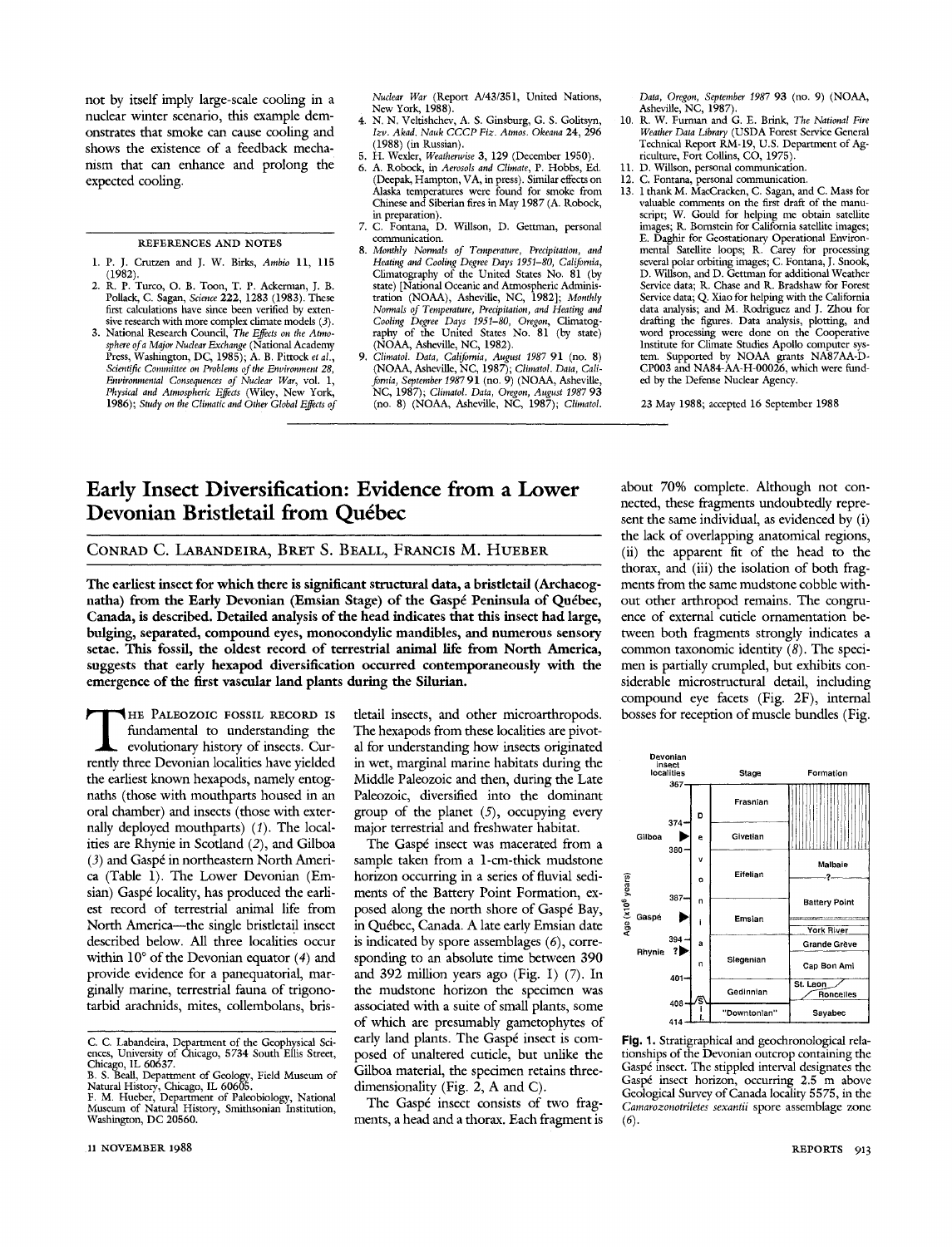2H), external pits with and without centrally raised pegs (Fig. 2F), and various exterior cuticle sculpture, including ridges, sawtooth spinelets, and tubercles (Fig. 2, E to G, I, and J). Notably, sutures between major sclerites are difficult to discern. We emphasize the head fragment here because it is more informative for assessing affinities than the thorax.

The head consists of a near complete capsule, mandible, and labium, some of which have been moved relative to one another by taphonomic processes. Exposed hypognathous mouthparts (Fig. 2, C and D) indicate that this specimen is an ectognath and lacks entognathous mouthparts that are enclosed in an oral chamber *{9).* The clypeus and labrum are absent. There is a pronounced occipital region that represents fusion of the maxillary and labial segments (10), part of which is folded into the posterior head capsule. The dorsal head region is present, indicating that the eyes, although large, were not situated close to each other dorsally. Although dorsally convergent or approximated eyes are considered diagnostic of modern bristletails  $(11)$ , this feature is an autapomorphy (derived character) of a clade within the bristletails, since brisdetails from the Pennsylvanian also bore separated compound eyes (12).

The prominent, bulging compound eyes have partially collapsed over the optic lobes (Fig. 2, A, C, E, and F) and consist of distinctive truss networks supporting numerous individual hexagonal eye units (ommatidia) (Fig. 2F). The number of ommatidia per eye ranges from 200 to 300, a character diagnostic of modern archaeognathans (10) and winged insects. Lateral ocelli are suggested by darkened, striate sulci located between the compound eyes and antennal foramina (Fig. 2A).

The right mandible is triangular and prolonged in shape (Fig. 2, C and E; the left mandible is absent). A distal incisor is suggested by a mid-length constriction of the external mandible body. The basal articulation of the mandible with the head capsule is obscured, but the elongate mandibular form and presence of a head side-lobe imply a milling mandible capable of back-and-forth movement and lacking effective adduction (7, *i3).* Monocondylic, milling mandibles in modern archaeognathans indicate probing for relatively soft food; such mandibles are capable of some picking and cutting, but not the effective tearing and shearing that strongly adducted, dicondyhc mandibles would readily permit *{10, 13).*

The posteriormost part of the head capsule consists of a bilaterally symmetrical structure bearing three long, tapering, lightly sclerotized appendages originating from a common basal plate (Fig. 2, A, C, and E). A faint suture occurs on each appendage, separating a distal region typified by tubercles, small punctae, and a lateral foramen from a proximal region associated with the basal plate. The median appendage retains the fine-grained ridging of the basal plate and may have a bifid tip. We interpret this entire structure as a labium; the basal plate as the mental region (probably a postmentum); the distal portion of the lateral appendages below the suture as paraglossae, with each foramen representing the insertion of a labial palp (not preserved); and the medial appendage as fiised glossae. The size and shape of the labium is similar to some modern archaeognathans (14), but fusion of nominally divided glossae into a single, ta-

pering, triangular lobe (Fig. 2C) is unique *(10).* The robust labium, pronounced lobate paraglossae, and ample endowment of sensory structures suggest that the labium was an important organ for procuring and processing food.

External surface sculpture of the cuticle consists of subparallel to sinuous ridges (Fig. 2, A, C, E, G, I, and J), ovoid tubercles (Fig. 2F), and three types of small to large circular structures (Fig. 2, C, E to G, and J). The sinuous ridges represent sawtooth spinelets of individual epithelial cells, present in extant brisdetails *(10).* Ovoid tubercles are a common sculpture pattern in many insects, including bristletails *(15).* The smaller circular depressions probably represent the bases of thick tactile hairs, which are a dominant mechanosensory organ in some brisdetails *(16).* The very small circular structures resemble wax-secreting pore canals whereas the largest circular to elliptical depressions are interpreted as campaniform sensillae (cuticle stretch receptors) *(17).*

The prominent, disk-shaped sagittally symmetrical bosses on the internal dorsal surface of the head capsule (Fig.  $2, A, B,$  and H) are entapodemes for mouthpart-associated muscles. Fifteen bosses occur on each side, extending from a region immediately posterior to the antennal foramina and terminating at the occipital region, posterior of the eye lobes. Each boss bears 10 to 15 pits on an exposed flattened surface and has a girdled base (Fig. 2H). The characteristic pitted microstructure of these bosses is explained as an increase in surface area for resisting tensile forces from the attached muscle tendons *(18).*

The elongate thoracic fragment consists of terga, pleura, and sterna of the prothorac-

Table 1. Devonian localities containing insect or hexapod fossils.

| Locale | Formation, stage, and age<br>(million years)                | Insects                               | Plants                                         | Depositional setting<br>and habitat                                                                                        | Reference      |
|--------|-------------------------------------------------------------|---------------------------------------|------------------------------------------------|----------------------------------------------------------------------------------------------------------------------------|----------------|
| Rhynie | Old Red Sandstone;<br>Siegenian (394 to 401)                | Neanurid and isotomid<br>collembolans | Algae, zosterophylls, and<br>rhyniopsids       | Bog or lake margin;<br>suddenly flooded<br>by hot silicic<br>water, producing<br>chert                                     | (2, 3, 13, 26) |
| Gaspé  | Battery Point Formation;<br>Lower Emsian (390 to<br>392)    | Archaeognath                          | Trimerophytes, zosterophylls,<br>and lycopsids | Clayey sediments<br>indicating<br>swamp-like envi-<br>ronments; later<br>incorporated in<br>coarser fluvial<br>deposits    | (7, 26, 27)    |
| Gilboa | Panther Mountain<br>Formation; Givetian (376)<br>to $379$ ) | Probable archaeognath<br>(unnamed)    | Progymnospermopsids<br>and lycopsids           | Delta deposit of<br>black mudstone;<br>material<br>transported,<br>probably not far;<br>no evidence of<br>tidal deposition | (3)            |

914 SCIENCE, VOL. 242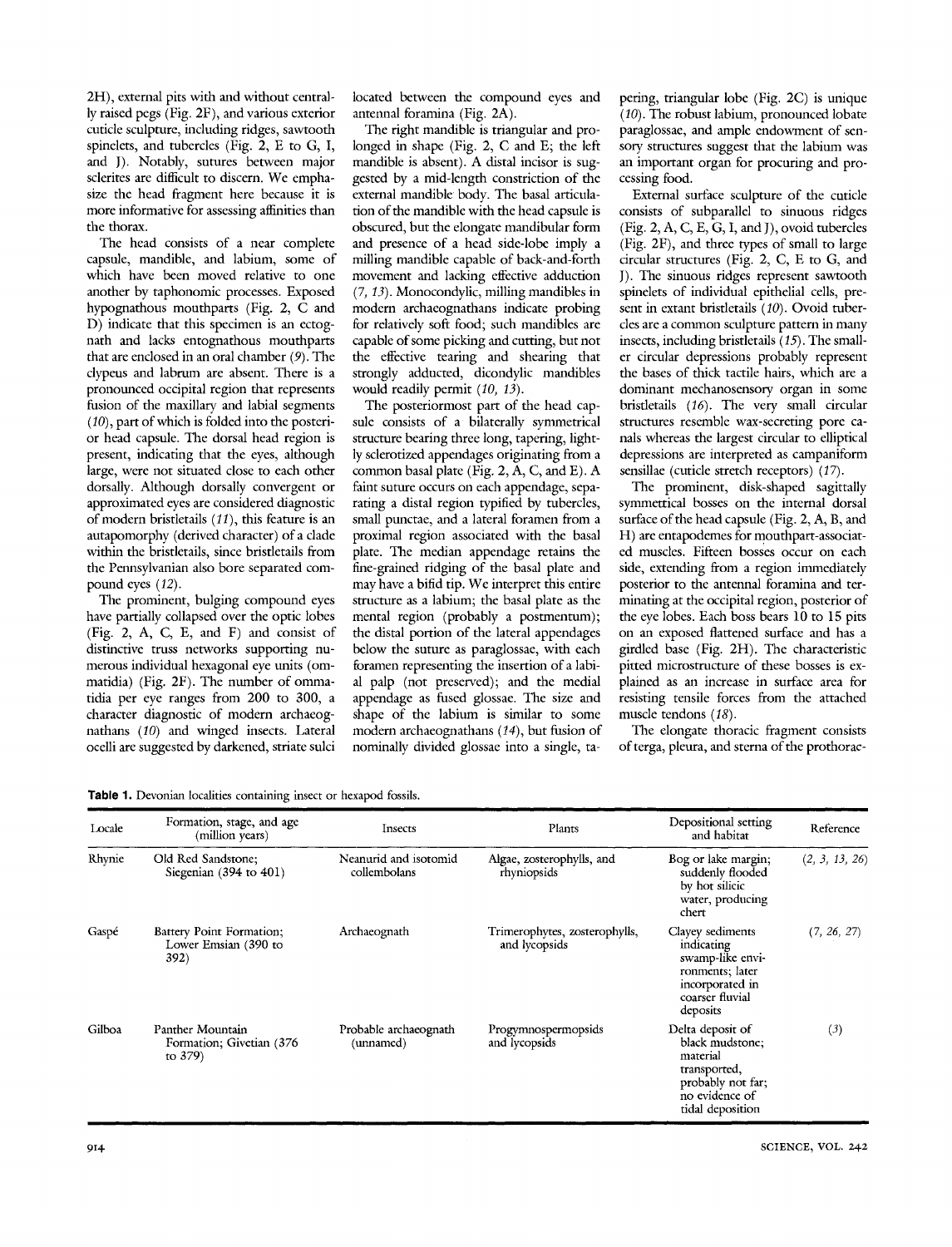ic and mesothoracic segments. Three of the four leg bases, where walking legs articulated with the body wall, consist of only a single, triangular, robust sclerite partly surrounding the leg base. This partially encircling arcuate structure is interpreted as a precoxa (= subcoxa) *{10, 19).* Thoracic cuticular ridging is more pronounced than the head and distinctive stellate spines are additionally present. There is no evidence of small, paranotal sclerites that would indicate nymphal or adult wings.

Evidence has been marshalled that this insect is a bristletail. Characters that support



**Fig.** 2. A new archaeognathan (bristletail) of Devonian age from the Battery Point Formation of the Gaspé Peninsula, Québec. (A) Posterior (occipital) view of head capsule and mouthparts with pin stub above. Scale bar, 0.13 mm. (B) Interpretation of (A). Abbreviations: ANT FOR, antennal foramina; GLO, glossa of labium; MAN, right mandible; MSC ATT, muscle attachment bosses for mouthpart muscles; ?OCL, possible ocelli; OCP, occipital region; OMM, internal view of compound eye ommatidia; OPT LOB, optic lobe; PGL, paraglossa of labium; and SID LOB, head side-lobe. (C) Right dorsal view of head capsule and mouthparts. Scale bar, 0.13 mm. (D) Interpretation of (C). Abbreviations as in (B), with also MEN, mentum oflabium; OMM, external ommatidia ofthe eye lobe; and PLP FOR, foramen of labial palp. (E) Oblique posterioventral view of head capsule and mouthparts. The labium is in the center, with mentum, glossa, and paraglossae. The compound eye lobes are laterally positioned and the occipital region is shown above as a dark elliptical area partly obscured by the base of the labium. The right mandible is projecting toward the lower right corner. Scale bar,  $0.13$  mm. (F) Detail of ommatidial truss network of the left compound eye. Scale bar,  $0.13$ mm. (G) Detail of cuticular sculpture. Magnification approximately  $\times$ 2400. (H) Detail of attachment bosses for mouthpart musculature. Scale bar, 0.03 mm. (I) Detail of surface sculpture of left occipital region. Scale bar, 0.13 mm. (J) Ventral view of thoracic fragment, with coxae, sternites, and pleurites. The upper left coxa exhibits a catapleurite base and platelike basicoxa. Scale bar, 0.13 mm.

this assignment are the mandible, the ommatidial lenses, and the mesothoracic precoxae. The nonentognathous, elongate, monocondylic mandible is found only in the Archaeognatha among insects (Í, *10, 11, 20).* Hexagonal ommatidial lenses occur in bristletails and pterygotes *{10)* but are absent in other nonpterygote hexapods. In addition, the Gaspé specimen lacks those mesothoracic structures found in insects with dicondylous mandibles-either the three, crescentic, reduced pleurites of thysanurans or the wing-supporting lateral body wall, or pleuron, of pterygotes *{10, 11, 20).* Although mandibular monocondyly, hexagonal ommatidial lenses, and a triangular precoxa are plesiomorphic within the Insecta, these features partly define the order Archaeognatha *{11, 12, 20).* Nondiagnostic features consistent with an archaeognathan assignment include the gross morphology of the compound eyes [also occurring in monurans  $(1)$ ], and presence of lateral ocelli [occurring in smithurinid collembolans, monurans, and fossil and recent thysanurans *{1, 10, 12, 21)1.* Cumulatively, these features indicate that the Gaspé specimen is the oldest unquestionable representative of the class Insecta. The specimen phenetically resembles modern archaeognathans, although alternatively it also could be a candidate for the stem group *{22)* of the Insecta.

Most cladistic analyses of the basal hexapod groups show that both entognaths and ectognaths share a common ancestor *{11, 20, 23)* and that the ectognath (insect) branch is represented by a Diplura *+* {Archaeognatha + [Monura? + (Thysanura + Pterygota)]} relationship *{1, 10, 24).* The occurrence of Early Devonian representatives from both of the major hexapodan clades--two families of collembolan entognaths and an archaeognathan ectognath (2, *3,11, 12, 20, 25)*•is noteworthy. These taxa respectively represent two distinctive mouthpart types during the Early Devonian *{2, 25),* indicating that both piercing and chewing were major functional feeding modes. These two, fundamentally different, approaches of sequestering and processing food represent the earliest major dietary partitioning of food resources in the documented fossil record of insects. These taxonomic and ecological data suggest that the interval of divergence of entognaths and ectognaths, and of pterygotes from primitive ectognath groups may have been the Silurian, contemporaneous with the radiation of primitive vascular land plants (1, 26).

**REFERENCES AND NOTES**

**<sup>1.</sup> J.** Kukalová-Peck, *Can.J. Zool.* **65,** 2327 (1987). 2. S. Hirst and S. Maulik, *Geol. Mag.* **63, 69 (1926);**